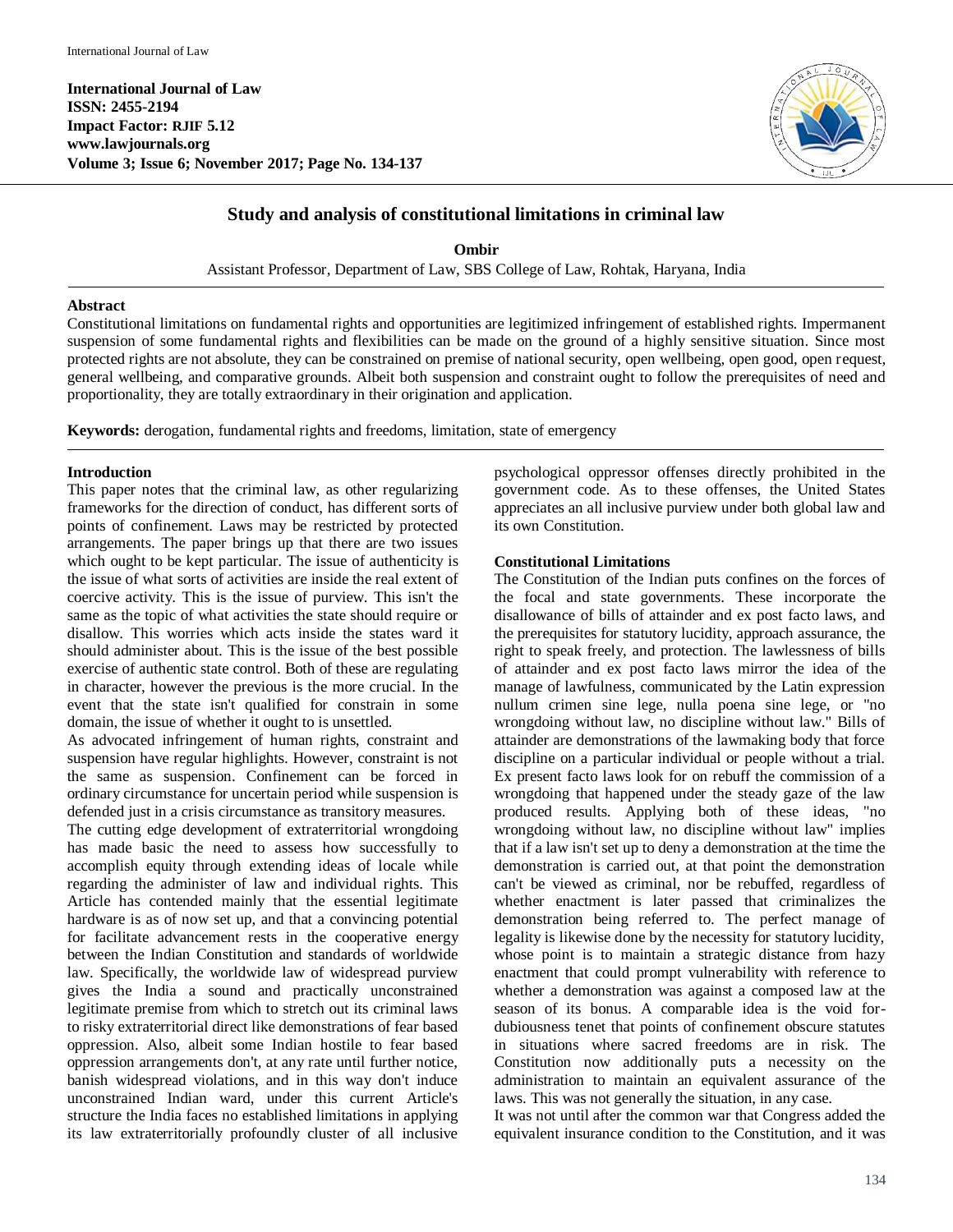not until numerous years after the fact that the revision was consistently conjured. Regardless of the significance of the equivalent insurance provision, statutes keep on making refinements in view of variables, for example, age of the culprit and the earnestness of the wrongdoing, as long all things considered qualifications fill a true blue need. Such statutes are liable to a base level of investigation with respect to legality. A few statutes make qualifications in view of race or country of starting point. Since the threat of racial separation imparts a reasonable dread in administrators, these kinds of qualifications are liable to strict examination. For statutes that make refinements in view of sexual orientation the court uses a middle of the road level of examination. The thinking behind this moderate investigation is that the natural contrasts between the sexes builds the likelihood that such qualifications will fill genuine needs.

The First Amendment to the Constitution denies the administration from meddling with a person's rights to free discourse, quiet gathering, and appeal to for review. There are sure kinds of discourse, in any case, which are not secured by the First Amendment. These incorporate such things as instigation to unlawful activity, foulness, and slander. Two imperative difficulties officials look concerning the First Amendment are overbreadth and detest discourse. The principle of overbreadth denies enactment that confines an extreme measure of free discourse. Loathe discourse keeps officials addressing what sorts of discourse ought to be ensured. In this part of the Florida supplement you will perceive how Florida's statutes and case law extraordinarily mirror the issues of these sacred restrictions.

#### **The rule of legality**

The decision of legality affirms that there can be no wrongdoing or discipline without law. This implies if a litigant can demonstrate that there was either no law precluding their activity at the season of its bonus or that the law was lacking to unmistakably characterize their activity as criminal, at that point they can't be considered responsible for the conduct. The case underneath address how this run has been connected.

#### **Jones v. Smooth, (1952) Procedural History**

Suit by S. E. Jones and others, as individuals from the City Council of North Miami Beach, against George W. Smooth, as Mayor of the city, to order suspension of City Manager and City Attorney and other alleviation, wherein respondent recorded a cross-charge. From an unfriendly announcement of the Circuit Court, for Dade County, Stanley Milledge, J., offended parties bid. The Supreme Court, Thomas, J., held that Special Acts 1949, Chapter 26056, approving City Council to make office of City Manager, choose a Manager and recommend his forces and obligations, is a substantial exercise of the power vested in Legislature by Constitution and that rehashed suspensions of City Manager by Mayor just in light of the fact that Mayor trusted that there ought to be no such office were invalid, however that city statute accommodating discipline of a city official by 66% vote of city board for defiance of a mandate, determination or request of committee is invalid.

## **Certainties**

The appellants as individuals from the City Council of North Miami Beach founded a suit against the appellee as leader of that city looking for a directive against his suspension of the city supervisor and city lawyer, an assertion of the legality of a mandate making the workplace of administrator, and a meaning of this current officer's obligations. By Chapter 26056, Laws of Florida, Special Acts of 1949, the chamber was enabled to make the workplace of city supervisor, to choose a director and to recommend his forces and obligations. The board, 1 May 1951, passed such a mandate, No. 232, and chose John D. Hansell for the post. We pass now to Section 26, Chapter 15824, Laws of Florida, Special Acts of 1931, where we find that the chairman may suspend workers and officers, aside from a councilman, and submit to the chamber at its next gathering the reason for his activity. It is there given that if the suspension is maintained by a dominant part of that body the officer or worker 'should be rejected, else he might be reestablished.

Segment 23 of a similar demonstration accommodates the race by the board of the city lawyer whose obligations should be those recommended in the demonstration and, every now and then, by statute. On 24 April 1951 John W. Estes, Jr., had been decided for this position. The very day the chief was chosen it creates the impression that a fight was begun between the board and the leader by the last's evacuation of the supervisor because the 'arrangement [was] a misuse of the citizens cash,' most of the voters in the district was against such type of government and the law was 'in spite of the sanction,' subsequently illicit. After three days the committee voted not to maintain the suspension of Hansell so Hansell was reestablished.

The next day the chairman again suspended the supervisor, giving yet one new ground this time, to be specific, the usurpation by the chief of 'the workplace of the Mayor.' Three days passed and the chamber again voted not to affirm this activity by the leader, along these lines Hansell was again restored. The exact following day the leader suspended Hansell for the third time on the ground that the mandate was invalid. In the mean time the leader had additionally turned his weapons on the lawyer, evacuating him May 1 by verbal request for causes that don't show up in the record. The board, three days from there on, objected this activity and the next day the chairman again suspended the lawyer since he was 'inadequate' thus one-sided and partial that he proved unable 'reasonably speak to the City fair-mindedly.'

The committee declined to affirm and the lawyer was thusly restored, whereupon the chairman, that day, evacuated the lawyer on similar grounds and included one progressively that he was 'unpracticed.' But these uncommon goings on as they were point by point in the bill did not stop here. From an alteration it gives the idea that both chief and lawyer were proceeded in office by vote of the board and instantly suspended by the leader, all since the bill was recorded. The leader in his answer straightforwardly assaulted the law and the demonstration under which it was passed. By method for cross bill he requested an assurance of the legitimacy of the statute, additionally one numbered 233, and looked for associated help. In spite of the fact that the gatherings asked principally for development of the law making the city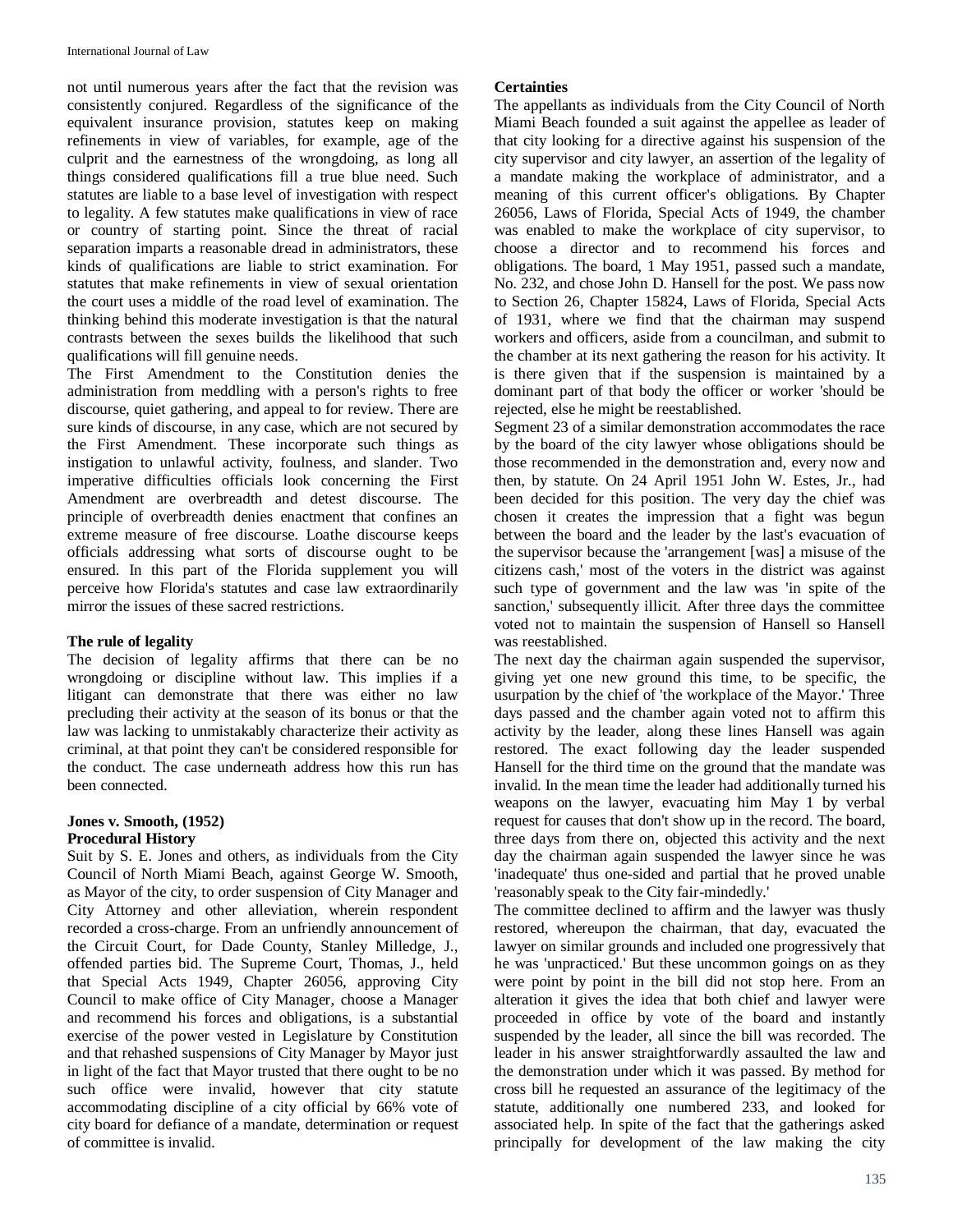managership, they appear to be somewhat in accord on the two inquiries replied here: the legitimacy of Chapter 26056, and of statute No. 233 which we will by and by investigate. In any occasion answers from this court should settle all periods of the contention and put a conclusion to a circumstance that seems to have achieved a state of preposterousness, and to have disrupted the best possible organization of the city's undertakings.

## **Holding**

Reversed to some degree and attested to some degree.

## **Basic Thinking Question(s)**

Often, new laws are made because of new social issues that are distinguished. At the point when another type of social issue/wrongdoing, is distinguished and a law is made to address society's worry, should the individual that conferred the "freak" demonstration in any case be liable to the new law's arrangements? Why or for what reason not? If not, should s/he be endorsed in some other form or simply escape with the demonstration?

#### **Lynce v. Mathis, (1997) Procedural History**

State detainee recorded appeal to for writ of habeas corpus, claiming that state statute which had retroactively crossed out his temporary early discharge credits granted to ease jail packing damaged ex post facto condition. The District Court rejected appeal to and precluded testament from claiming reasonable justification. The Court of Appeals for the Eleventh Circuit additionally prevented testament from securing reasonable justification. In the wake of giving certiorari, the Supreme Court, Justice Stevens, held that tested statute disregarded ex post facto statement by expanding detainee's discipline.

## **Issue(s)**

Whether administrative disavowal of arrangement granting "great time toward early discharge" for detainees disregards the Ex Post Facto statement?

## **Realities**

In 1983 and from that point the Florida Legislature sanctioned a progression of statutes approving the division of rectifications to grant early discharge credits to jail detainees when the number of inhabitants in the state jail framework surpassed foreordained levels. The inquiry displayed by this case is whether a 1992 statute wiping out such credits for specific classes of wrongdoers after they had been granted surely, after they had brought about the detainees' discharge from guardianship - disregards the Ex Post Facto Clause of the Federal Constitution. In 1986 candidate argued nolo contendere to a charge of endeavored kill and got a sentence of 22 years (8,030 days) in jail. In 1992 the Florida Department of Corrections discharged him from jail in view of its assurance that he had gathered five distinct kinds of early discharge credits totaling 5,668 days. Of that aggregate, 1,860 days were "temporary credits" granted because of jail stuffing. Soon after applicant's discharge, the state lawyer general issued a conclusion deciphering a 1992 statute as having

retroactively wiped out every single temporary credit granted to prisoners sentenced kill or endeavored kill. Solicitor was along these lines rearrested and came back to care. His new discharge date was set for May 19, 1998.

In 1994 solicitor documented a request of for a writ of habeas corpus charging that the retroactive cancelation of temporary credits damaged the Ex Post Facto Clause. Depending on Eleventh Circuit and Florida point of reference holding that the renouncement of temporary credits did not abuse the Ex Post Facto Clause on the grounds that their sole design was to ease jail stuffing, the Magistrate Judge prescribed expulsion of the appeal. The District Court embraced that proposal, expelled the request, and prevented an authentication from claiming reasonable justification. The Court of Appeals for the Eleventh Circuit additionally prevented a declaration from claiming reasonable justification in an unpublished request. Since the Court of Appeals for the Tenth Circuit achieved an alternate conclusion on comparative actualities, Arnold v. Cody, we allowed certiorari to determine the contention.

## **Holding**

Reversed and remanded. The 1992 statute wiping out temporary discharge credits abuses the Ex Post Facto Clause.

## **Conclusion**

STEVENS, J. Respondents battle that the cancelation of candidate's temporary credits did not disregard the Ex Post Facto Clause for two reasons: (1) Because the credits had been issued as a feature of authoritative techniques intended to mitigate stuffing, they were not a basic piece of applicant's discipline; and (2) for solicitor's situation, the particular congestion credits had been granted compliant with statutes instituted after the date of his offense as opposed to in accordance with the 1983 statute. We consider the contentions independently. The assumption against the retroactive utilization of new laws is a fundamental string in the mantle of assurance that the law manages the individual national. That assumption "is profoundly established in our law, and exemplifies a lawful tenet centuries more seasoned than our Republic." This regulation discovers articulation in a few arrangements of our Constitution.

The protected restriction and its legal understanding rest upon the idea that laws, whatever their frame, which indicate to make blameless acts criminal after the occasion, or to exasperate an offense, are unforgiving and severe, and that the criminal quality inferable from a demonstration, either by the legitimate meaning of the offense or by the nature or measure of the discipline forced for its bonus, ought not be modified by authoritative authorization, afterward, to the drawback of the denounced." The main part of our ex post facto law has included cases that a law has exacted "a more prominent discipline, than the law attached to the wrongdoing, when carried out." We have clarified that such laws embroil the focal worries of the Ex Post Facto Clause: "the absence of reasonable notice and administrative limitation when the lawmaking body builds discipline past what was recommended when the wrongdoing was culminated." To fall inside the ex post facto preclusion, a law must be review - that is, "it must apply to occasions happening before its sanctioning" - and it "must inconvenience the wrongdoer